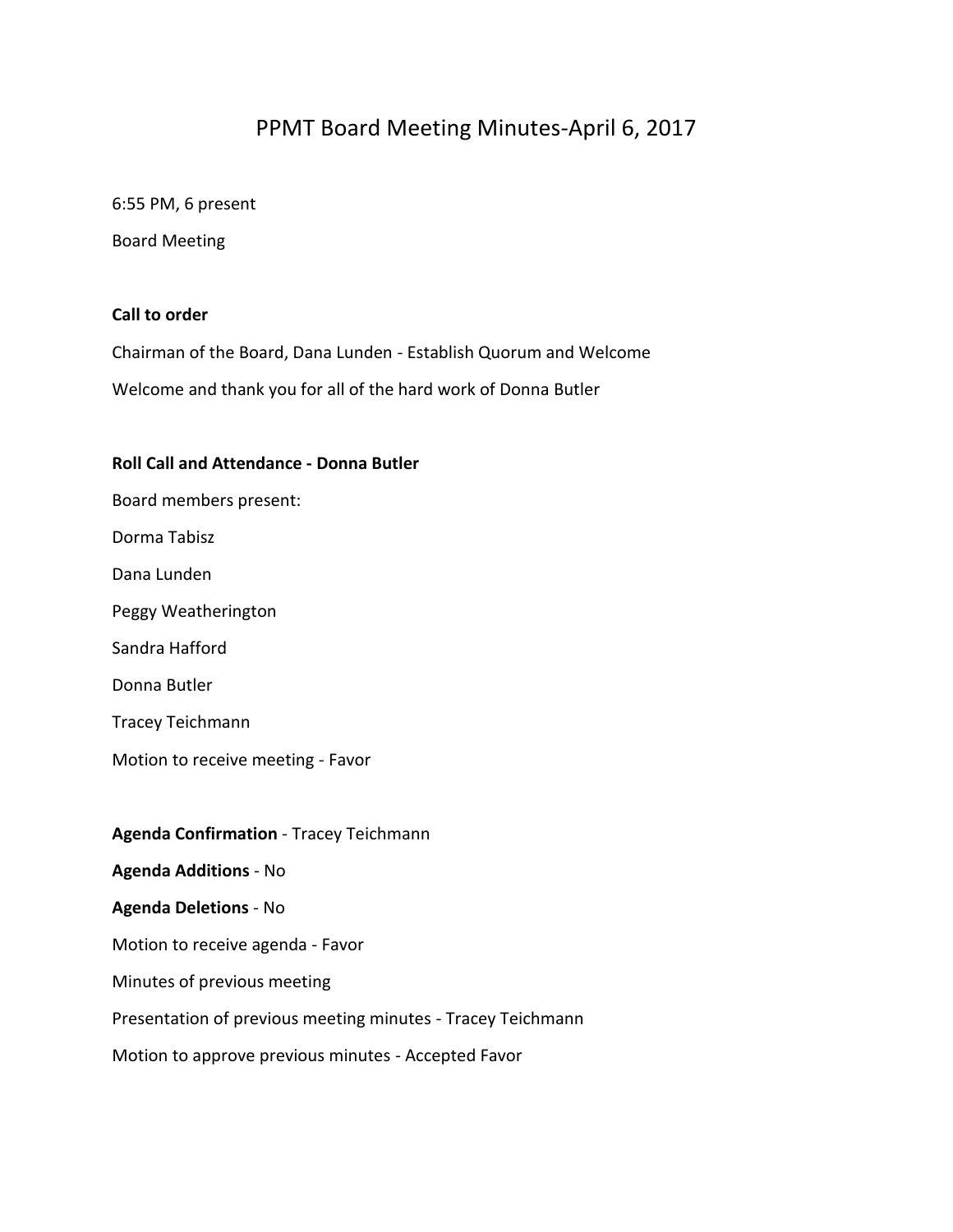## **Treasurer's report -Sandra Hafford**

Reports from Stripe do not match bank reports. Stripe deposits are delay - Michael To Coordinate treasury items with Sandra.

Look at Paypal fees.

Need to reconcile fees and memberships and checks written for speakers.

Agenda item: Peggy to transfer Paypal money to bank account.

Stripe - Donna to ask for Non-Profit rate.

Motion to receive treasurer's report - Delay Motion - Dorma will email motion acceptance

### **Membership report - Donna Butler**

Total members -24 /New Members - 4 new members 18 current paid, 4 past, 2 life members 19 active, 1 associate Update life member list - Life members the count needs to be reviewed. Barbara and Dual White, Larry Ralston, Dwight Jewel, Michael - free Motion to receive membership report - Motion accept carries

**Old Business** - Committees/Door Prizes/Newsletter/Activities Media/Marketing/Events/Activities - How to organize, what we need Spring event to make money/ Fall as member perk Donna thinking about headshot workshop - Aug Headshots - Need a venue - Dury's ? Dorma do Arts Fundraiser Workshop What are some other ways to raise money. Workshops? Silent auction Meet by the end of April. 3 fundraising activities: Headshot. Silent Auction. Need to schedule more posts on Facebook. Motion to receive old business - Favor